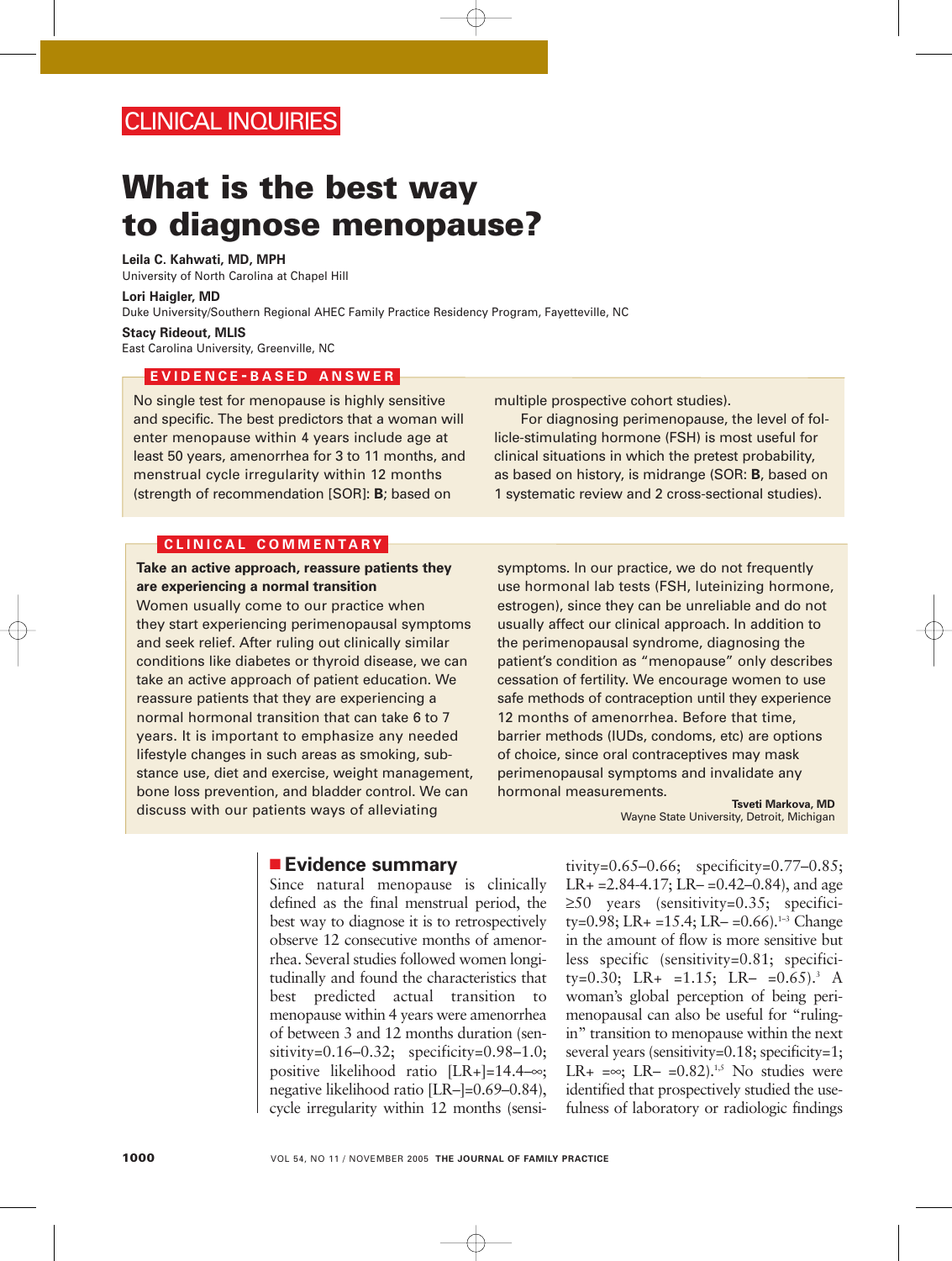**What is the best way to diagnose menopause?** ▲

| <b>Symptoms and laboratory tests for diagnosing perimenopause</b> |                    |                    |                |               |  |  |
|-------------------------------------------------------------------|--------------------|--------------------|----------------|---------------|--|--|
| <b>SYMPTOM/LAB TEST</b>                                           | <b>SENSITIVITY</b> | <b>SPECIFICITY</b> | $LR+$          | $LR-$         |  |  |
| Elevated FSH*4,6,7                                                | $0.65 - 0.74$      | $0.79 - 0.94$      | $3.06 - 11.32$ | $0.29 - 0.45$ |  |  |
| Inhibin (immunoreactive) <sup>4</sup>                             | 0.07               | 0.96               | 1.90           | 0.97          |  |  |
| Inhibin $A4$                                                      | 0.61               | 0.54               | 1.31           | 0.73          |  |  |
| Inhibin $B4$                                                      | 0.46               | 0.78               | 2.05           | 0.70          |  |  |
| Hot flashes <sup>1,4</sup>                                        | $0.22 - 0.59$      | $0.83 - 0.91$      | $2.12 - 4.06$  | $0.54 - 0.87$ |  |  |
| Night sweats <sup>4</sup>                                         | $0.20 - 0.50$      | $0.74 - 0.87$      | 1.90           | $0.67 - 0.92$ |  |  |
| Vaginal dryness <sup>4</sup>                                      | $0.11 - 0.29$      | $0.80 - 0.97$      | $1.48 - 3.79$  | 0.92          |  |  |
| Self-perceived<br>perimenopausal status <sup>1,4</sup>            | $0.77 - 0.95$      | $0.39 - 0.64$      | $1.53 - 2.13$  | $0.10 - 0.36$ |  |  |

LR+, likelihood ratio if the test is positive; LR–, likelihood ratio if the test is negative;

FSH, follicle-stimulating hormone.

**TABLE**

\*Two studies defined elevated FSH as ≥20 IU/L, one study defined elevated FSH as ≥24 IU/L.

among perimenopausal women for predicting transition to postmenopausal state.

Because the perimenopause marks the entry into the menopausal transition, whether a woman has entered perimenopause is often the more relevant diagnosis to be made. Factors often used to diagnose perimenopause include age, maternal age at menopause, vasomotor and vaginal symptoms, FSH level, and a patient's global perception of being perimenopausal. Other proposed methods include vaginal ultrasound to measure ovarian volume and number of antral follicles and assays for inhibins, but currently the test characteristics for these are inferior to less invasive and less costly methods.

Age alone can be a useful predictor for perimenopause; most women have either entered or completed the menopausal transition by age 50, and almost all by age 55.

The **TABLE** summarizes test characteristics for a variety of symptoms and lab assays to diagnose perimenopause. No one test is highly sensitive and specific. Typical symptoms of hot flashes, night sweats, and vaginal dryness are about as specific as laboratory tests, but are generally less sensi-

tive.1,4,6–7 Self-perceived menopausal status is moderately to highly sensitive, but the range of specificity estimates are wide. The LR+ and LR– for FSH, which are of midhigh magnitude, would suggest it to be the best single diagnostic test.<sup>4,6,7</sup> However, because laboratory tests are usually ordered after some determination of pretest probability based on history and physical, FSH may be of less utility where the pretest probability for perimenopause is already high, such as the case of a 52 year-old woman seeking "confirmation" for perimenopausal symptoms. FSH levels are highly varied within individuals during perimenopause; and further variation due to body-mass index and ethnicity make defining diagnostic thresholds difficult.<sup>8</sup>

#### **Recommendations from others**

The American Academy of Family Physicians, American College of Physicians, and American College of Obstetricians and Gynecologists do not address the diagnosis of menopause in any recommendations.

The North American Menopause Society states that estradiol and FSH are of limited value in confirming perimenopause

#### **FAST** TRACK

**For diagnosing perimenopause, FSH level is most useful when the pretest probability is midrange**